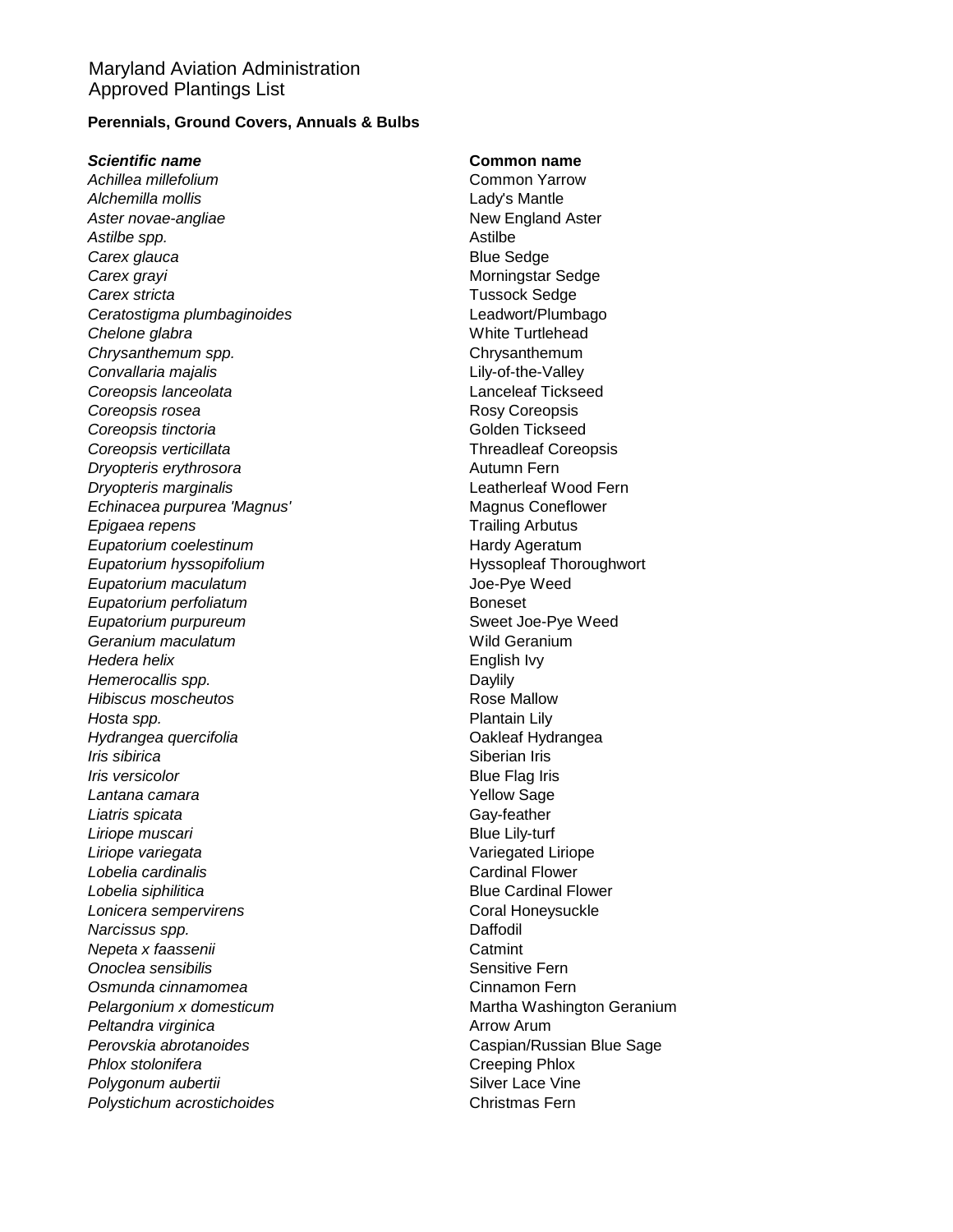#### **Perennials, Ground Covers, Annuals & Bulbs**

#### *Scientific name* **Common name**

**Rudbeckia fulgida Coneflower Coneflower Orange Coneflower Rudbeckia hirta Black-eyed Susan Salvia nemorosa** May Night Salvia *Saururus cernuus* Lizards Tail *Schizachyrium scoparium* Little Bluestem **Sedum spectabile** Stonecrop **Sisyrinchium campestre Prairie Blue-eyed Grass** Solidago rugosa **Goldenrod Thelypteris noveboracensis** New York Fern **Tiarella cordifolia Foam Flower** *Tulipa spp.* Tulip *Verbena canadensis* and the *Verbena* Rose Verbena Vernonia noveboracensis<br>
New York Ironweed Veronica spp. **Speedwell Vinca minor** Periwinkle *Yucca filamentosa* Adam's-needle Yucca

#### *Proposed Perennial herbs/forbs/vines additions*

Asclepias tuberosa **Butterfly Weed Aster azureus Aster Sky Blue Aster Aster laevis Aster Laevis Contract Aster Laevis Smooth Blue Aster Smooth Blue Aster Euphorbia corollata Flowering Spurge Flowering Spurge** *Gaillardia aristata* Blanket Flower, Gaillardia *Gentiana flavida* Yellow Gentian *Heuchera richardsonii* Prairie Alum Root **Parthenium integrifolium**  Wild Quinine *Phlox divaricata* Woodland Phlox *Polemonium reptans* Jacob's Ladder *Ratibida pinnata* Yellow Coneflower *Tradescantia ohiensis* Ohio Spiderwort **Trillium grandiflorum** Trillium Verbena stricta **Mateuralista Experience and America** Hoary Vervain Veronicastrum virginicum<br>
Veronicastrum virginicum *Zizia aptera* **Heart-Leaf Alexander** 

**Clematis ligusticifolia** Mexicon Clematis **Mexican Clematis** Western White Clematis **Aster lateriflorus Aster Integrals Side-Flower Aster, Calico Aster** *Pedicularis canadensis* Wood Betony, Canadian Lousewort *Smilacina racemosa* False Solomon's Seal, Solomon's Plume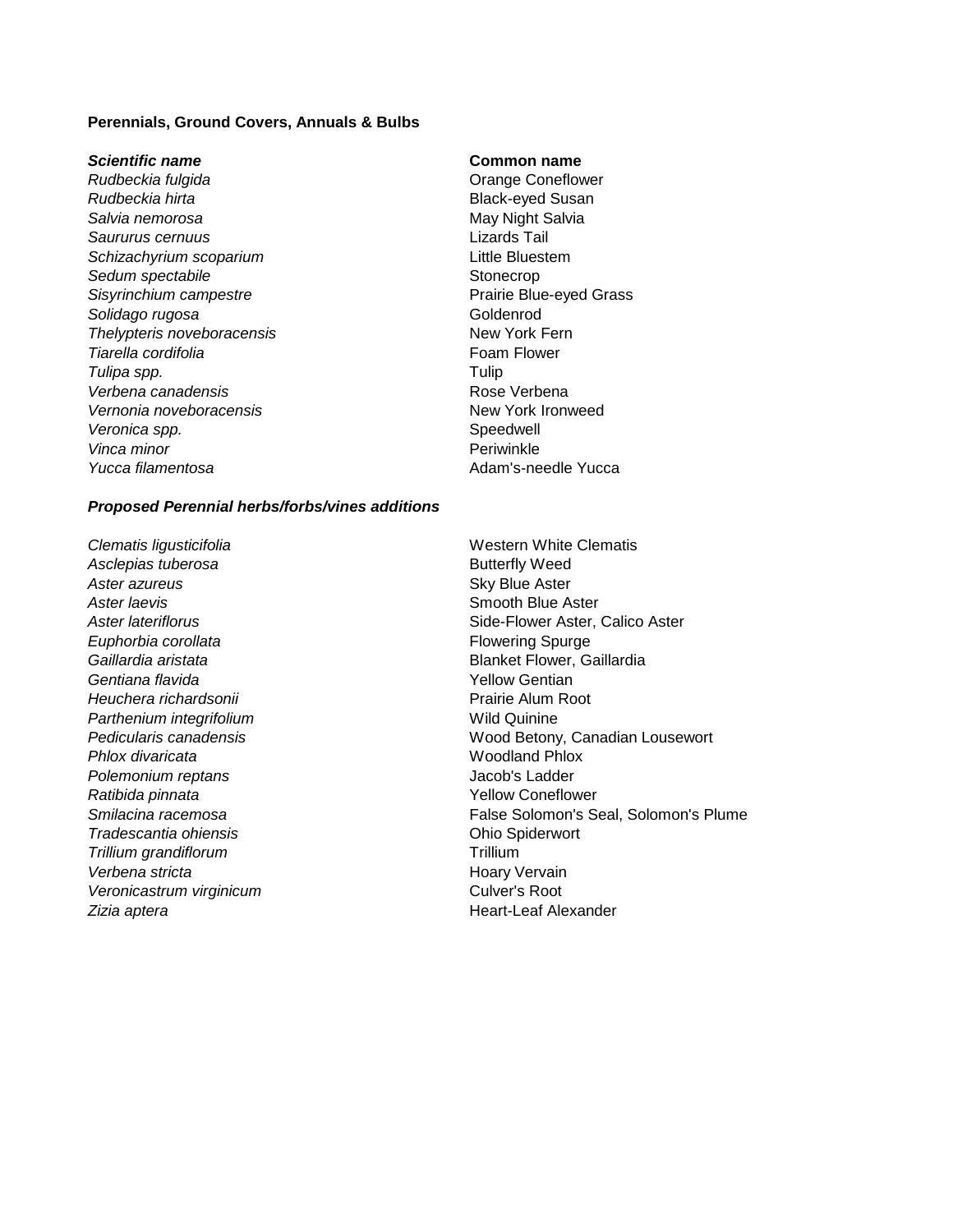# **Trees (large, medium, small, ornamental & evergreen)**

| <b>Scientific Name</b>                              | <b>Common Name</b>                                                                                               |
|-----------------------------------------------------|------------------------------------------------------------------------------------------------------------------|
| Abies concolor                                      | <b>White Fir</b>                                                                                                 |
| Abies nordmanniana                                  | Nordman Fir                                                                                                      |
| Acer campestre                                      | Hedge Maple                                                                                                      |
| Acer palmatum 'Sango-Kaku'                          | Coralbark Japanese Maple                                                                                         |
| Acer rubrum                                         | Red Maple (seedless cultivars such as 'Celzam',<br>'Karpick', and 'Somerset' only)                               |
| Acer x freemanii                                    |                                                                                                                  |
|                                                     | Freeman Maple (seedless cultivars such as 'Autumn<br>Blaze', 'Celebration', 'Marmo' and 'Scarlet Sentinel' only) |
| Betula nigra                                        | <b>River Birch</b>                                                                                               |
| Carpinus betulus 'Fastigiata'                       | Upright European Hornbeam                                                                                        |
| Carpinus caroliniana                                | American Hornbeam                                                                                                |
| Cedrus atlantica                                    | <b>Blue Atlas Cedar</b>                                                                                          |
| Cedrus deodora                                      | Deodor Cedar                                                                                                     |
| Cercidiphyllum japonicum                            | Katsura tree                                                                                                     |
| Cercis canadensis                                   | Eastern Redbud                                                                                                   |
| Chionanthus virginicus 'Floyd'                      | White Fringetree (male cultivar)<br>Japanese Cedar                                                               |
| Cryptomeria japonica<br>Cupressocyparis x leylandii | <b>Leyland Cypress</b>                                                                                           |
| Fraxinus americana                                  | White Ash (seedless cultivars such as 'Autumn                                                                    |
|                                                     | Applause', 'Autumn Purple', Champaign County',                                                                   |
|                                                     | 'Rosehill' and 'Skyline' only)                                                                                   |
| Fraxinus pennsylvanica                              | Green Ash (seedless cultivars such as 'Aerial',                                                                  |
|                                                     | 'Bergeson', 'Honeyshade', 'Marshalls Seedless',                                                                  |
|                                                     | 'Newport', 'Patmore' and 'Robinhood', 'Summit' only)                                                             |
| Ginkgo biloba                                       | Ginko (male cultivars only)                                                                                      |
| Gleditsia triacanthos var. inermis                  | Thornless Common Honeylocust (seedless cultivars                                                                 |
|                                                     | such as 'Imperial', 'Shademaster', 'Skyline', and                                                                |
|                                                     | 'Sunburst' only)                                                                                                 |
| llex opaca                                          | American Holly (male cultivars such as 'Jersey Knight'                                                           |
|                                                     | only)                                                                                                            |
| Koelreutarea paniculata                             | <b>Golden Raintree</b>                                                                                           |
| Lagerstroemia indica                                | Crape Myrtle                                                                                                     |
| Liriodendron tulipfera                              | <b>Yellow Poplar</b>                                                                                             |
| Liquidambar styraciflua                             | Sweetgum                                                                                                         |
| Magnolia x loebneri                                 | Loebneri Magnolia                                                                                                |
| Magnolia x soulangiana<br>Magnolia stellata         | Saucer Magnolia<br>Star Magnolia                                                                                 |
| Magnolia virginiana                                 | Sweetbay Magnolia                                                                                                |
| Malus spp.                                          | Flowering Crabapple (non-fruiting cultivars such as                                                              |
|                                                     | 'American Beauty', 'Prince Georges', and 'Spring Snow'                                                           |
|                                                     | only)                                                                                                            |
| Ostrya virginiana                                   | American Hophornbeam                                                                                             |
| Oxydendrum arboreum                                 | Sourwood                                                                                                         |
| Picea abies                                         | Norway Spruce                                                                                                    |
| Picea glauca                                        | <b>White Spruce</b>                                                                                              |
| Picea omorika                                       | Serbian Spruce                                                                                                   |
| Picea pungens                                       | Colorado Spruce                                                                                                  |
| Pinus echinata                                      | <b>Shortleaf Pine</b>                                                                                            |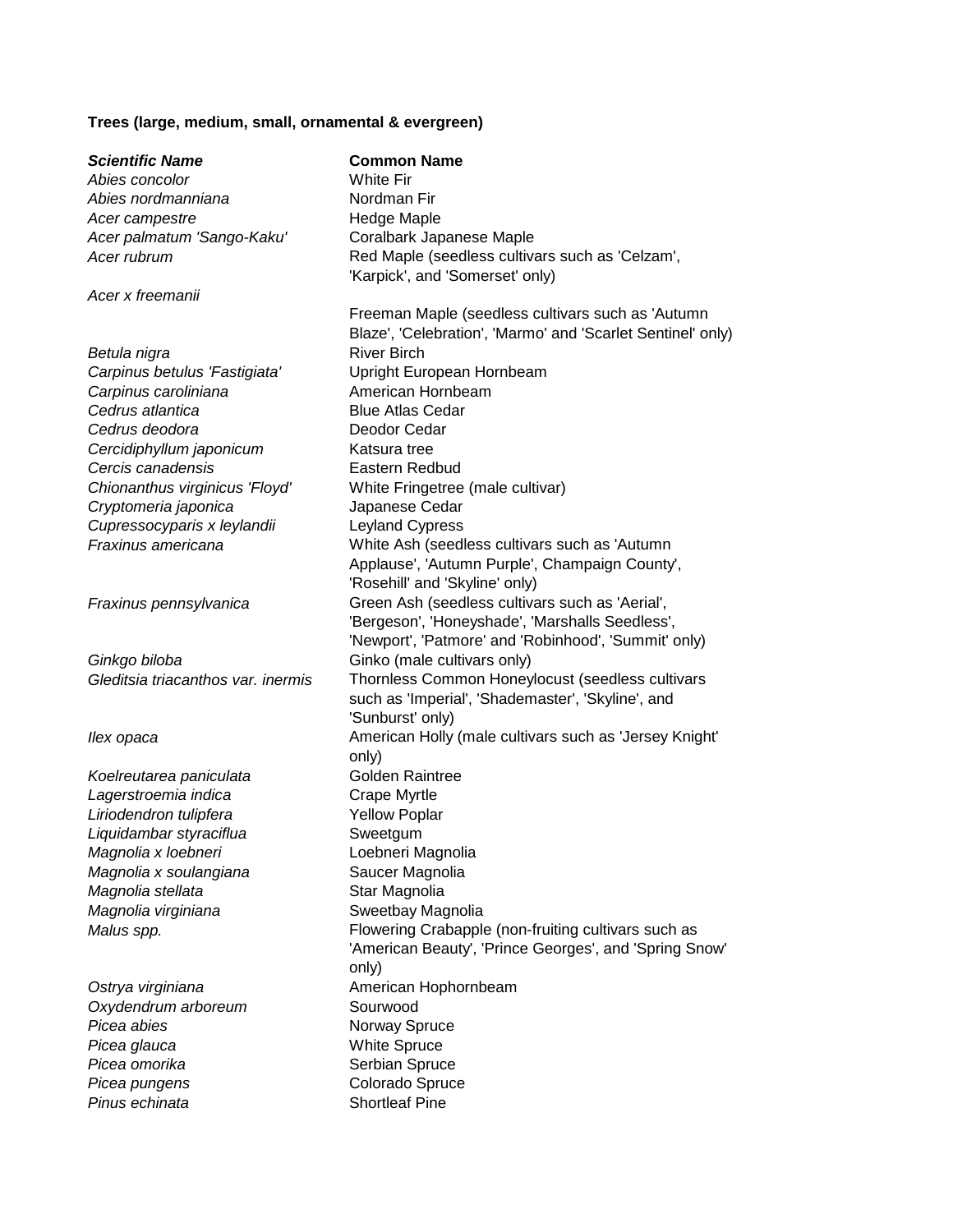#### **Trees (large, medium, small, ornamental & evergreen)**

*Scientific Name* **Common Name Pinus mugo** Mugo Pine **Pinus rigida** Pitch Pine *Pinus strobus* Eastern White Pine *Pinus taeda* Loblolly Pine *Pinus thunbergii* Japanese Black Pine *Pinus virginiana* Virginia Pine **Platanus occidentalis American Sycamore Populus deltoides** Eastern Cottonwood **Populus grandidentata Bigtooth Aspen Prunus spp.** Flowering Cherry (non-fruiting cultivars only) *Prunus serrulata* Japanese Flowering Cherry (non-fruiting cultivars such as 'Kwanzan' only) *Prunus x yedoensis* Yoshino Cherry (non-fruiting cultivars only) **Salix nigra** Black Willow *Sophora japonica* Japanese Scholartree *Stewartia pseudocamellia* Japanese Stewartia *Styrax japonicus* Japanese Snowbell *Syringa reticulata* Japanese Tree Lilac **Taxodium distichum** Bald Cypress *Thuja occidentalis* American Arborvitae **Tilia americana American Linden Tilia cordata** Littleleaf Linden **Tilia tomentosa** Silver Linden *Tsuga canadensis* Canadian Hemlock *Tsuga caroliniana* Carolina Hemlock *Ulmus americana* American Elm *Ulmus parvifolia* Chinese Elm *Ulmus pumila* Siberian Elm *Zelkova serrata* Japanese Zelkova *Proposed Tree Additions Pyrus calleryana var.* Ornamental Pears, various hybrids *Cladrastis kentukea* American Yellowwood (aka *Cladrastis lutea* ) *Platanus x acerifolia* London Planetree (hybridized Am. Sycamore)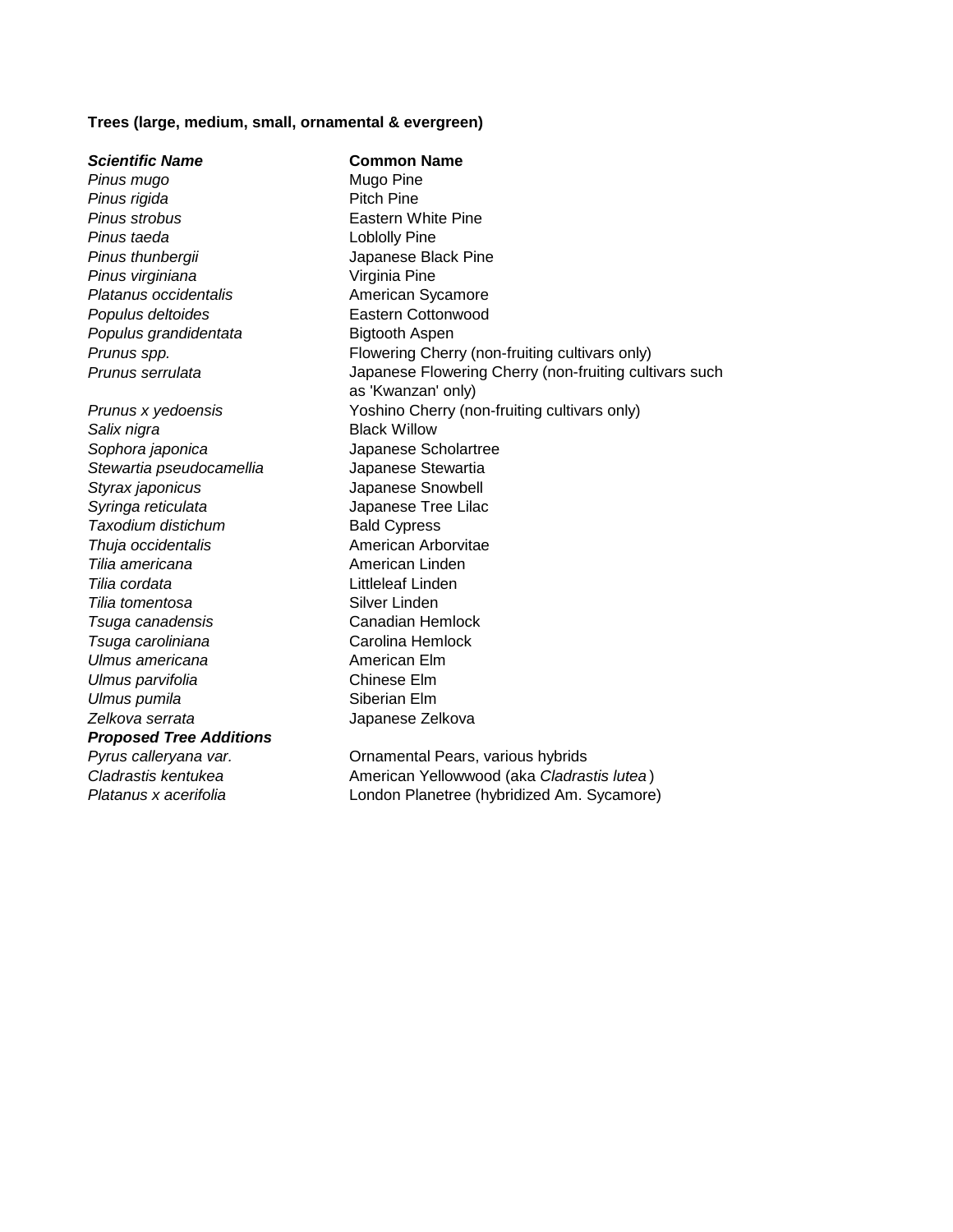#### **Shrubs (large, medium, small, ornamental & evergreen)**

*Scientific name* **Common name** *Abelia "Edward Goucher"* Edward Goucher Abelia Abelia x grandiflora<br>
Glossy Abelia Acer campestre **Acer** Campestre **Acer** Campestre **Berberis x mentorensis** Mentor Barberry **Buddleia davidii Butterfly Bush** *Calluna vulgaris* Common Heather *Clethra alnifolia* Sweet Pepperbush **Cotoneaster dammeri** Bearberry Cotoneaster **Deutzia gracilis Slender Deutzia** *Euonymus americanus* Strawberry Bush *Euonymus kiautschovicus* Spreading Euonymus **Forsythia x intermedia** Border Forsythia *Forsythia suspensa* Weeping Forsythia *Forsythia viridissima* Greenstem Forsythia *Hamamelis vernalis* Vernal Witchhazel *Hamamelis virginiana* Common Witchhazel *Hydrangea arborescens* Smooth Hydrangea *Hydrangea quercifolia* Oakleaf Hydrangea *Hypericum patulum* Goldencup St. Johnswort *Hypericum frondosum* Golden St. Johnswort *Ilex spp.* **Ilex spp. Ilex spp. Ilex spp. III I III III III III III III III III III III III III III III III III III III III III III III III III III III III I** *Ilex x attenuata "Fosteri"* Foster's Holly (male cultivars only) *Ilex crenata* Japanese Holly (male cultivars such as 'Glass', 'Green Dragon', 'Green Island', 'Helleri', 'Howard', 'Northern Beauty' and 'Sentinel' only) *Ilex x "Edward J. Stevens"* Edward Stevens Holly **Ilex glabra** Inkberry (male cultivars such as 'Chamzin' and 'Shamrock' only) *Ilex x meserveae* The Meserve Hybrid Hollies (male cultivars such as 'Blue Boy', 'Blue Prince', 'Blue Stallion', and 'China Boy' only) *Ilex opaca* **American Holly (male cultivars such as 'Jersey Knight' only) American Holly (male cultivars such as 'Jersey Knight' only)** *Ilex verticillata* Winterberry (male cultivars such as 'Jackson', 'Jim Dandy', 'Johnny Come Lately', 'Quansoo', and 'Southern Gentleman' only) *Itea virginica* Virginia Sweetspire Jasminum nudiflorum **Winter Jasmine** *Juniperis conferta* Shore Juniper *Juniperis chinensis* Chinese Juniper (male cultivars such as 'Globosa' and 'Pfitzeriana Glauca' only) *Juniperis horizontalis* Creeping Juniper (male cultivars such as 'Fountain', 'Glomerata', 'Jade River', 'Jade Spreader', 'Plumosa' and 'Plumosa Compacta Youngstown' only) *Juniperis procumbens* Japgarden Juniper (male cultivars only) *Juniperis sabina* Savin Juniper (male cultivars only) *Juniperis scopulorum* Rocky Mountain Juniper (male cultivars such as 'Gray Gleam', 'Medora', and 'Silver King' only) Kalmia latifolia **Musicipality Contain** Mountain Laurel *Lavandula angustifolia* Common Lavender **Leucothoe axillaris Fetterbush**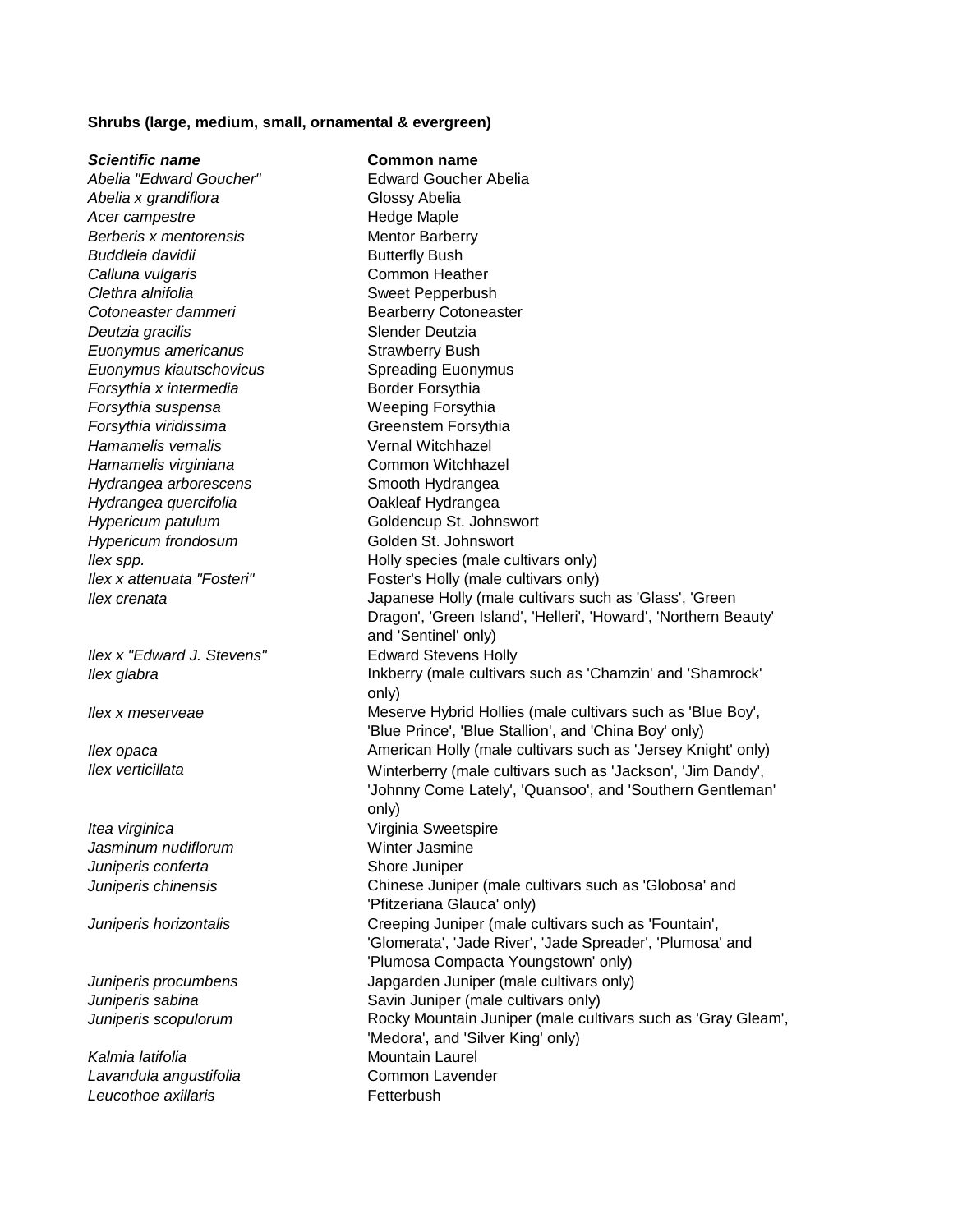## **Shrubs (large, medium, small, ornamental & evergreen)**

| <b>Scientific name</b>            | <b>Common name</b>                                            |  |
|-----------------------------------|---------------------------------------------------------------|--|
| Ligustrum japanicum               | Japanese Privet                                               |  |
| Lindera benzoin                   | Spicebush (use male cultivars such as 'Green Gold' and        |  |
|                                   | 'Rubra' only)                                                 |  |
| Magnolia virginiana               | Sweetbay Magnolia                                             |  |
| Microbiota decussata              | Russian Arborvitae                                            |  |
| Myrica pennsylvanica              | Northern Bayberry (male cultivars such as 'Myriman' only)     |  |
| Nandina domestica                 | Heavenly Bamboo (non-fruiting cultivars such as 'Atropurpurea |  |
|                                   | Nana' only)                                                   |  |
| Osmanthus heterophyllus           | False-holly                                                   |  |
| Photinia x fraseri                | <b>Fraser Photinia</b>                                        |  |
| Prunus laurocerasus               | Common Cherrylaurel (only cultivars with non-showy fruit such |  |
|                                   | as 'Schipkaensis' only)                                       |  |
| Pyracantha koidzumii              | Formosa Firethorn                                             |  |
| Rhododendron arborescens          | Sweet Azalea                                                  |  |
| Sarcococca hookeriana             | Sweetbox                                                      |  |
| Spiraea spp.                      | Meadowsweet                                                   |  |
| Spiraea nipponica 'Snowmound'     | Snowmound Spiraea                                             |  |
| Syringa vulgaris                  | Common Lilac                                                  |  |
| Taxus baccata                     | English Yew (male cultivars only)                             |  |
| Taxus x media                     | Anglojap Yew (male cultivars such as 'Amherst', 'Brownii',    |  |
|                                   | 'Hatfieldii' and 'Sebian' only)                               |  |
| Viburnum x burkwoodii             | <b>Burkwood Viburnum</b>                                      |  |
| Viburnum plicatum var. tomentosum | Doublefile Viburnum (use non-fruiting cultivars such as       |  |
|                                   | 'Roseum' only)                                                |  |
| Viburnum rhytidophyllum           | Leatherleaf Viburnum                                          |  |
| Weigela florida                   | Old-fashioned Wegelia                                         |  |
| <b>Proposed Shrub Additions</b>   |                                                               |  |

*Potentilla fruticosa*<br> *Rhododendron periclymenoides* Pink Azalea *Rhododendron periclymenoides*<br>Halesia carolina

**Carolina Silverbell**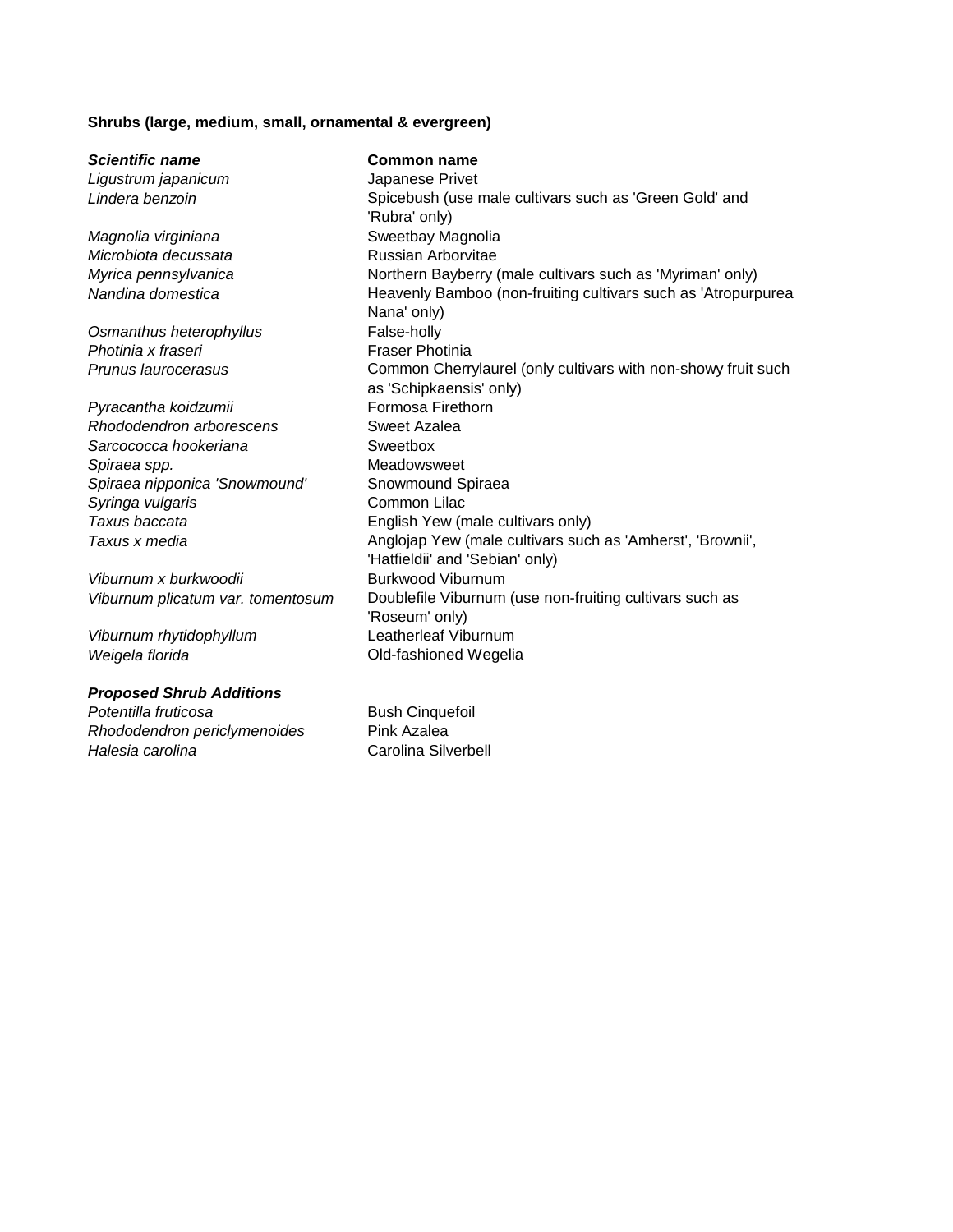### **Grasses (Ornamental, Turf, Erosion Control)**

*Scientific name* **Common name** Agrostis gigantea **Redtop** Redtop *Agrostis perennans* Upland Bentgrass Agrostis stolonifera **Creeping Bentgrass** *Andropogon scoparius* Little Bluestem **Calamagrostis x acutiflora** Feather Reed Grass *Calamagrostis arundinacea 'Karl Foerster'* Foerster's Feather Reed Grass **Calamagrostis stricta** Slimstem Reed Grass **Festuca arundinacea Certified turf-type Tall Fescue Festuca longifolia Hard Fescue** *Festuca rubra var. commutata* Chewings Fescue **Lolium multiflorum Annual Ryegrass Lolium perenne Collection Collection Perennial Ryegrass** *Miscanthus sinensis var. gracillimus* Maiden Grass **Panicum virgatum** Switch-grass **Pennisetum alopecuroides** Fountain Grass *Pennisetum alopecuroides 'Hameln'* 'Hameln' Fountain Grass *Pennisetum alopecuroides 'Little Bunny'* 'Little Bunny' Fountain Grass **Pennisetum villosum** extending the **Feathertop Poa palustris Foul Bluegrass Poa pratensis Comparent Comparent Comparent Comparent Comparent Comparent Comparent Comparent Comparent Comparent Comparent Comparent Comparent Comparent Comparent Comparent Comparent Comparent Comparent Comparent Compa** 

#### *Proposed Grasses additions*

#### *Ornamental Grasses/Sedges*

**Carex bicknellii Bicknell's Sedge** *Koeleria macrantha* Junegrass

#### *Turf Grasses*

Agrostis pallens and a second part of the Bentgrass **Buchloe dactyloides Buffalo Grass Distichlis spicata Inland Saltgrass Festuca ovina Sheep Fescue** 

Andropogon virginicus **Broomsedge Bluestem**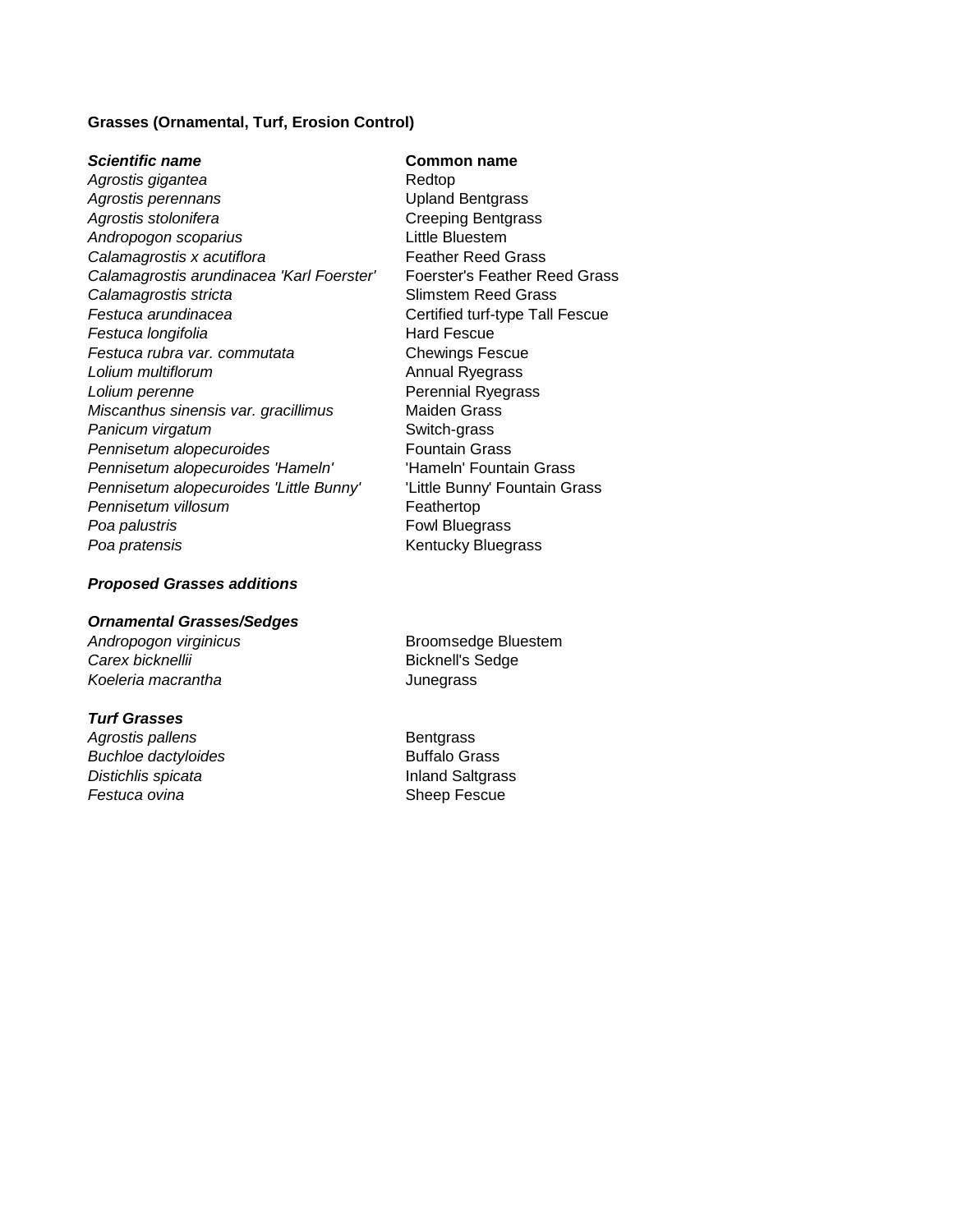# **Wetlands Plants List - Approved for On Airport and Surrounding Property** *Approved March 8, 2013*

|                         |                             |                           | Wetland               |                                                   |
|-------------------------|-----------------------------|---------------------------|-----------------------|---------------------------------------------------|
| <b>Type</b>             | <b>Common Name</b>          | <b>Scientific Name</b>    | <b>Classification</b> | <b>Website - for further information</b>          |
| Fern                    | Crested woodfern            | Dryopteris cristata       | FACW+                 | http://plants.usda.gov/java/profile?symbol=drcr4  |
| Fern                    | Netted chainfern            | Woodwardia areolata       | FACW+                 | http://plants.usda.gov/java/profile?symbol=woar   |
| Fern                    | Common ladyfern             | Athyrium filix-femina     | <b>FAC</b>            | http://plants.usda.gov/java/profile?symbol=atfi   |
| Fern                    | Spinulose woodfern          | Dryopteris carthusiana    | FAC+                  | http://plants.usda.gov/java/profile?symbol=drca11 |
| Fern                    | Virginia chainfern          | Woodwardia virginica      | OBL                   | http://plants.usda.gov/java/profile?symbol=wovi   |
| Grass                   | <b>Bluejoint reedgrass</b>  | Calamagrostis canadensis  | FACW+                 | http://plants.usda.gov/java/profile?symbol=caca4  |
| Grass                   | Sugarcane plumegrass        | Saccharum giganteum       | FACW+                 | http://plants.usda.gov/java/profile?symbol=sagi   |
| Herbaceous Plant        | American bellflower         | Campanulastrum americanum | <b>FAC</b>            | http://plants.usda.gov/java/profile?symbol=caam18 |
| <b>Herbaceous Plant</b> | American water-willow       | Justicia americana        | OBL                   | http://plants.usda.gov/java/profile?symbol=juam   |
| <b>Herbaceous Plant</b> | <b>Blackeyed Susan</b>      | Rudbeckia hirta           | <b>FAC</b>            | http://plants.usda.gov/java/profile?symbol=RUHI2  |
| <b>Herbaceous Plant</b> | Great blue lobelia          | Lobelia siphilitica       | <b>FACW</b>           | http://plants.usda.gov/java/profile?symbol=LOSI   |
| <b>Herbaceous Plant</b> | Closed bottle gentian       | Gentiana andrewsii        | <b>FACW</b>           | http://plants.usda.gov/java/profile?symbol=GECL   |
| <b>Herbaceous Plant</b> | Eastern blue-eyed grass     | Sisyrinchium atlanticum   | <b>FACW</b>           | http://plants.usda.gov/java/profile?symbol=SIAT   |
| Herbaceous Plant        | Eastern swamp saxifrage     | Saxifraga pensylvanica    | OBL                   | http://plants.usda.gov/java/profile?symbol=SAPE8  |
| <b>Herbaceous Plant</b> | <b>Heartleaf foamflower</b> | Tiarella cordifolia       | <b>FAC</b>            | http://plants.usda.gov/java/profile?symbol=TICO   |
| Herbaceous Plant        | Goldenclub                  | Orontium aquaticum        | OBL                   | http://plants.usda.gov/java/profile?symbol=ORAQ   |
| <b>Herbaceous Plant</b> | Goldenrod                   | Solidago rugosa           | <b>FAC</b>            | http://plants.usda.gov/java/profile?symbol=SORU2  |
| <b>Herbaceous Plant</b> | False hellebore             | Veratrum viride           | FACW+                 | http://plants.usda.gov/java/profile?symbol=VEVI   |
| Herbaceous Plant        | <b>Helmet flower</b>        | Scutellaria integrifolia  | <b>FACW</b>           | http://plants.usda.gov/java/profile?symbol=scin2  |
| <b>Herbaceous Plant</b> | Spotted Joe Pye weed        | Eutrochium maculatum      | <b>FACW</b>           | http://plants.usda.gov/java/profile?symbol=EUMA9  |
| Herbaceous Plant        | Yellow marsh marigold       | Caltha palustris          | OBL                   | http://plants.usda.gov/java/profile?symbol=capa5  |
| Herbaceous Plant        | Meadow beauty               | Rhexia virginica          | OBL                   | http://plants.usda.gov/java/profile?symbol=rhvi   |
| <b>Herbaceous Plant</b> | Allegheny monkey flower     | Mimulus ringens           | OBL                   | http://plants.usda.gov/java/profile?symbol=MIRI   |
| Herbaceous Plant        | Gray's sedge                | Carex grayi               | <b>FACW</b>           | http://plants.usda.gov/java/profile?symbol=CAGR5  |
| Herbaceous Plant        | Narrowleaf mountain mint    | Pycnanthemum tenuifolium  | <b>FACW</b>           | http://plants.usda.gov/java/profile?symbol=pyte   |
| Herbaceous Plant        | Nodding lady's tresses      | Spiranthes cernua         | <b>FACW</b>           | http://plants.usda.gov/java/profile?symbol=SPCE   |
| Herbaceous Plant        | Purple false foxglove       | Agalinis purpurea         | FACW-                 | http://plants.usda.gov/java/profile?symbol=AGPU5  |
| Herbaceous Plant        | Crimsoneyed rosemallow      | Hibiscus moscheutos       | OBL                   | http://plants.usda.gov/java/profile?symbol=HIMO   |
| <b>Herbaceous Plant</b> | Rose pink                   | Sabatia angularis         | FAC+                  | http://plants.usda.gov/java/profile?symbol=saan   |
| Herbaceous Plant        | Common rush                 | Juncus effusus            | <b>FACW</b>           | http://plants.usda.gov/java/profile?symbol=JUEF   |
| Herbaceous Plant        | Sweet Joe Pye weed          | Eupatorium purpureum      | <b>FAC</b>            | http://plants.usda.gov/java/profile?symbol=EUPU21 |
| Herbaceous Plant        | Tall meadow rue             | Thalictrum pubescens      | FACW+                 | http://plants.usda.gov/java/profile?symbol=THPU2  |
| Herbaceous Plant        | Turk's-cap lily             | Lilium superbum           | FACW+                 | http://plants.usda.gov/java/profile?symbol=lisu   |
| Herbaceous Plant        | Eastern waterleaf           | Hydrophyllum virginianum  | <b>FAC</b>            | http://plants.usda.gov/java/profile?symbol=hyvi   |
| Herbaceous Plant        | White turtlehead            | Chelone glabra            | OBL                   | http://plants.usda.gov/java/profile?symbol=chgl2  |
| Herbaceous Plant        | Wild sweet William          | Phlox maculata            | <b>FACW</b>           | http://plants.usda.gov/java/profile?symbol=PHMAM  |